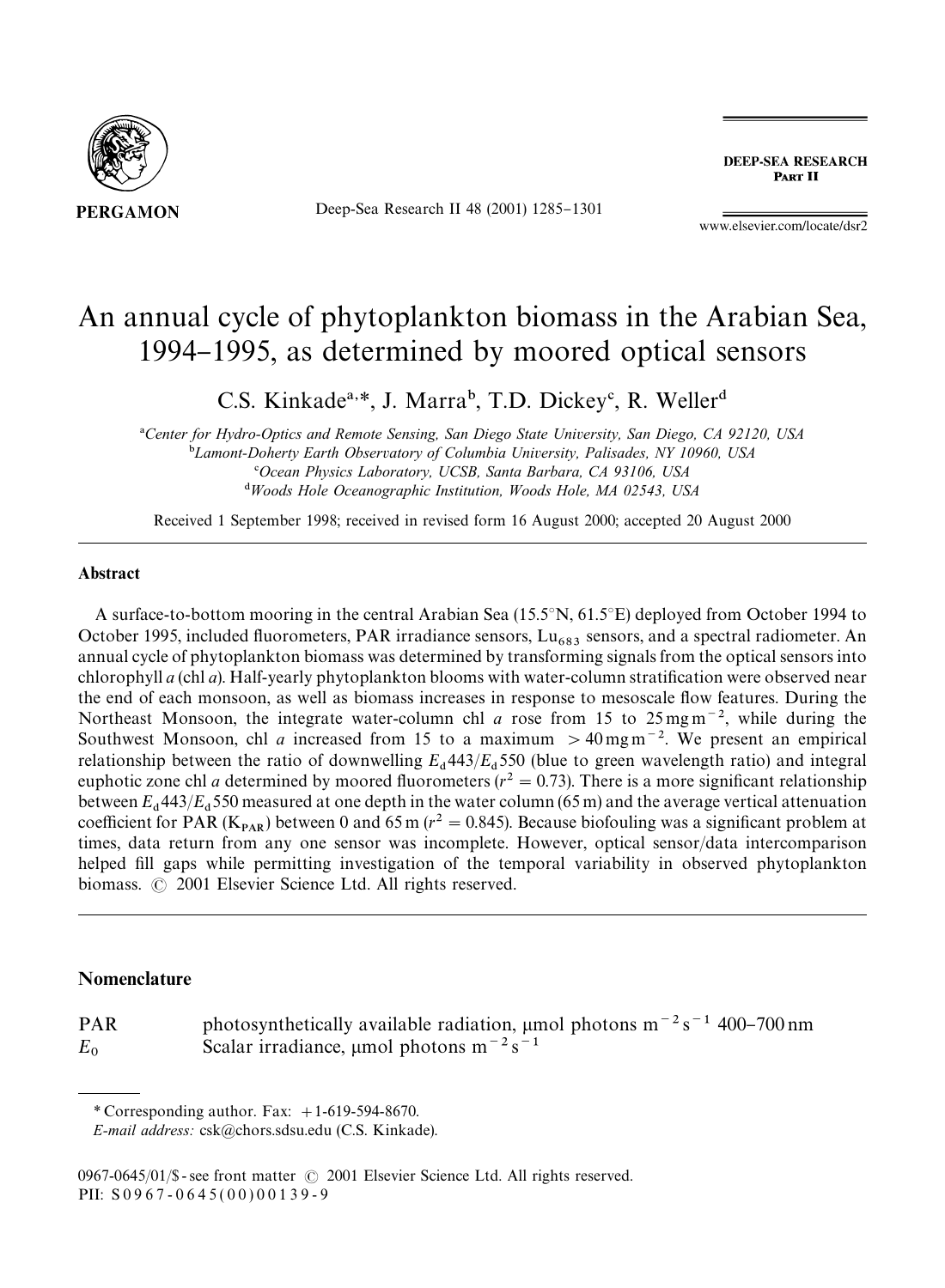| C.S. Kinkade et al.   Deep-Sea Research II 48 (2001) 1285-1301                                        |
|-------------------------------------------------------------------------------------------------------|
| downward attenuation coefficient for PAR, calculated from 0 to 65 m                                   |
| Euphotic zone depth, m                                                                                |
| [chlorophyll <i>a</i> ] determined by moored fluorometers, mg m <sup>-3</sup>                         |
| [chlorophyll <i>a</i> ] determined by extracted shipboard bottle samples, mg m <sup>-3</sup>          |
| [chlorophyll a] determined by $Lu_{683}$ sensor, mg m <sup>-3</sup>                                   |
| Areal euphotic zone chlorophyll a determined by $K_{\text{PAR}}$ and Morel (1980), mg m <sup>-2</sup> |
| Areal euphotic zone chlorophyll $a$ determined by integrating interpolated                            |
| fluorescence profiles, mg m <sup><math>-2</math></sup>                                                |
| Areal euphotic zone chlorophyll <i>a</i> determined by integrating extracted shipboard                |
| samples, $mgm^{-2}$                                                                                   |
| ratio of downwelling radiances at 443–550 nm                                                          |
|                                                                                                       |

# 1. Introduction

Knowing the presence, absence and timing of elevated phytoplankton biomass is critical for planning studies of primary productivity, secondary biomass and productivity, and the seasonal cycle of particulate export to the deep ocean. The Arabian Sea undergoes extremes in atmospheric forcing that lead to the largest seasonal variability in surface currents, temperatures and nutrient injection observed in any ocean basin (Smith et al., 1991). Semi-annual monsoons over the Arabian Sea drive reversing basin-scale circulation patterns, unique in the world's oceans. The resulting changes in surface pressure fields and baroclinic adjustments change mixing dynamics and the nutrient supply to the euphotic zone. This forces regular oscillations in primary productivity and biomass, without relatively large changes in surface radiation or seawater temperatures, making the Arabian Sea a natural laboratory to study relationships between oceanic physical and biological processes. The extreme atmospheric forcing during the Southwest Monsoon, however, has made it logistically difficult for shipboard sampling; clouds and increased atmospheric constituents have hindered satellite remote sensing of Arabian Sea ocean color during the Southwest Monsoon. Although it is well known that there are strong seasonal changes in the Arabian Sea phytoplankton biomass, data gaps and inconsistencies have blurred the timing, magnitude and duration of the blooms (Banse, 1987).

As part of the ONR-sponsored Forced Upper Ocean Dynamics Program, which ran concurrently with the US Joint Global Ocean Flux Study (US JGOFS) Arabian Sea Expedition, five hydrographic and atmospheric moorings were deployed in the central Arabian Sea (15.5 $\rm {}^{\circ}N, 61.5\rm {}^{\circ}E)$ for two six-month deployments from October 15, 1994 to October 20, 1995 (Rudnick et al., 1997; Dickey et al., 1998; Weller et al., 1998). Multi-variable moored systems (MVMS) were deployed at 10, 35, 65 and 80 m' depth on the central surface mooring (see Sigurdson et al., 1995, 1996; Ho et al., 1996a,b; Dickey et al., 1998 for details including discussion of sensor calibration). The MVMS package included sensors to measure photosynthetically available radiation (PAR), fluorescence, natural fluorescence, beam transmission at 660 nm, dissolved oxygen, orthogonal horizontal currents, temperature and conductivity. In addition, a 32-wavelength spectral radiometer was moored at 65 m for the second half of the deployment (April 1994–October 1995). Although sensors on a mooring cannot resolve any spatial variability, the high sampling frequency of moored optical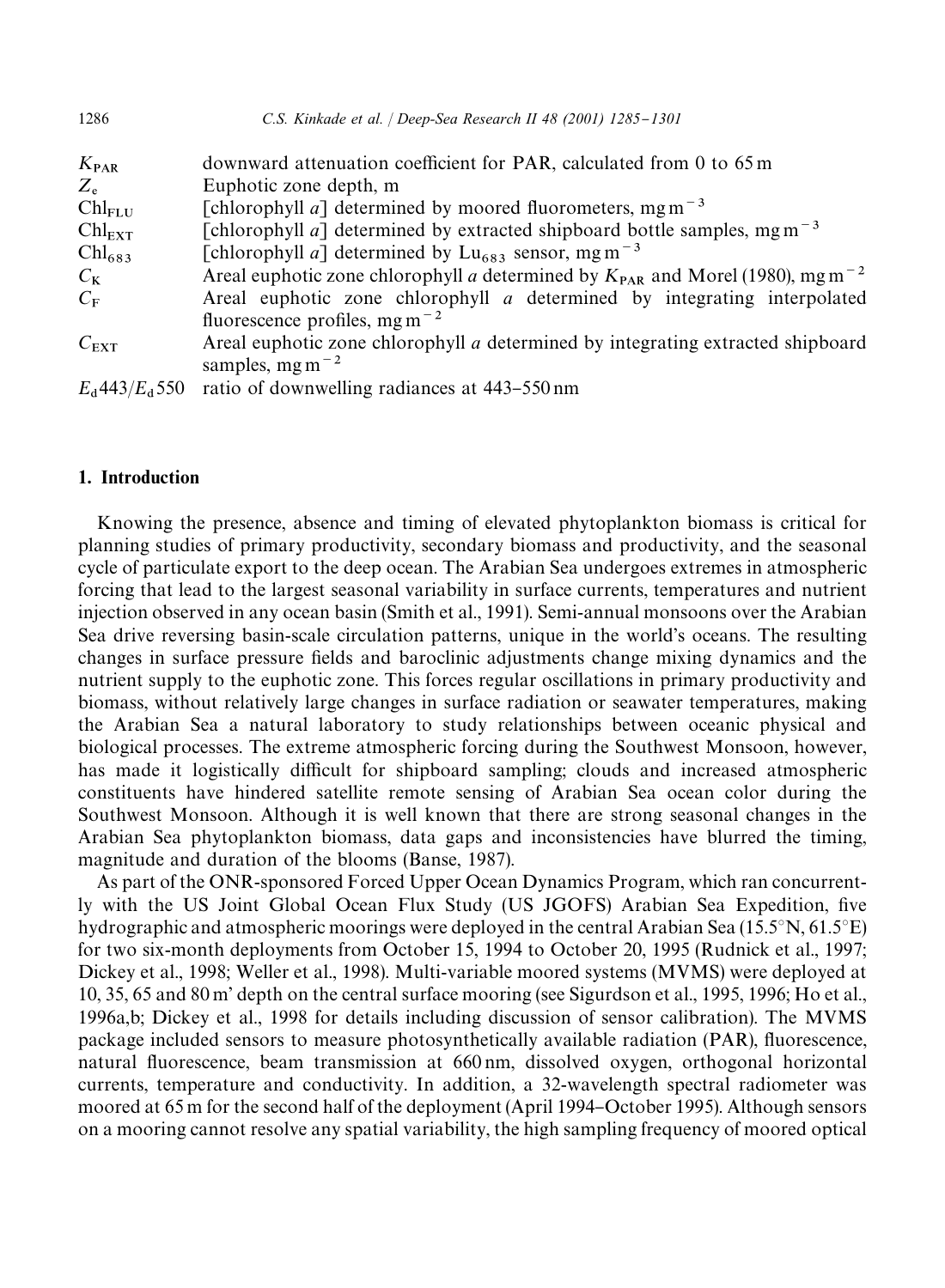

Fig. 1. Time series of mixed layer (solid line) and euphotic zone (dashed line) depths at the mooring, with times of the Northeast (NEM) and Southwest (SWM) Monsoon seasons shown.

instruments provide an excellent platform for investigating the annual and within-season cycle of phytoplankton biomass.

Here we present data from moored fluorometers, irradiance sensors and radiometers, to investigate the bio-optical response to the strong physical forcing in the central Arabian Sea. Although some fluorometric chlorophyll *a* (chl *a*) data have been presented in Dickey et al. (1998) (their Fig. 7, bottom) and as an input into the productivity model of Marra et al., 1998 (Fig. 1a), here we investigate the variability and evaluate the uncertainty in the biomass record, incorporating measurements from other optical sensors. By using analytical and empirical relationships between apparent optical properties, bio-optics and autotrophic pigments, the data from the optical sensors can be used to model the annual cycle of chl *a* biomass in the central Arabian Sea. By comparing individual sensor estimations with each other and with extracted chl *a* samples, the optical data from the mooring also can be used to help fill in data gaps due to biofouling of instruments (Ho et al., 1996a,b), add confidence to observed values of chl  $a$ , and investigate the observed variability in pigment biomass (Smith et al., 1991; Abbott et al., 1995), with the goal being a set of internally consistent relationships between the optical sensors.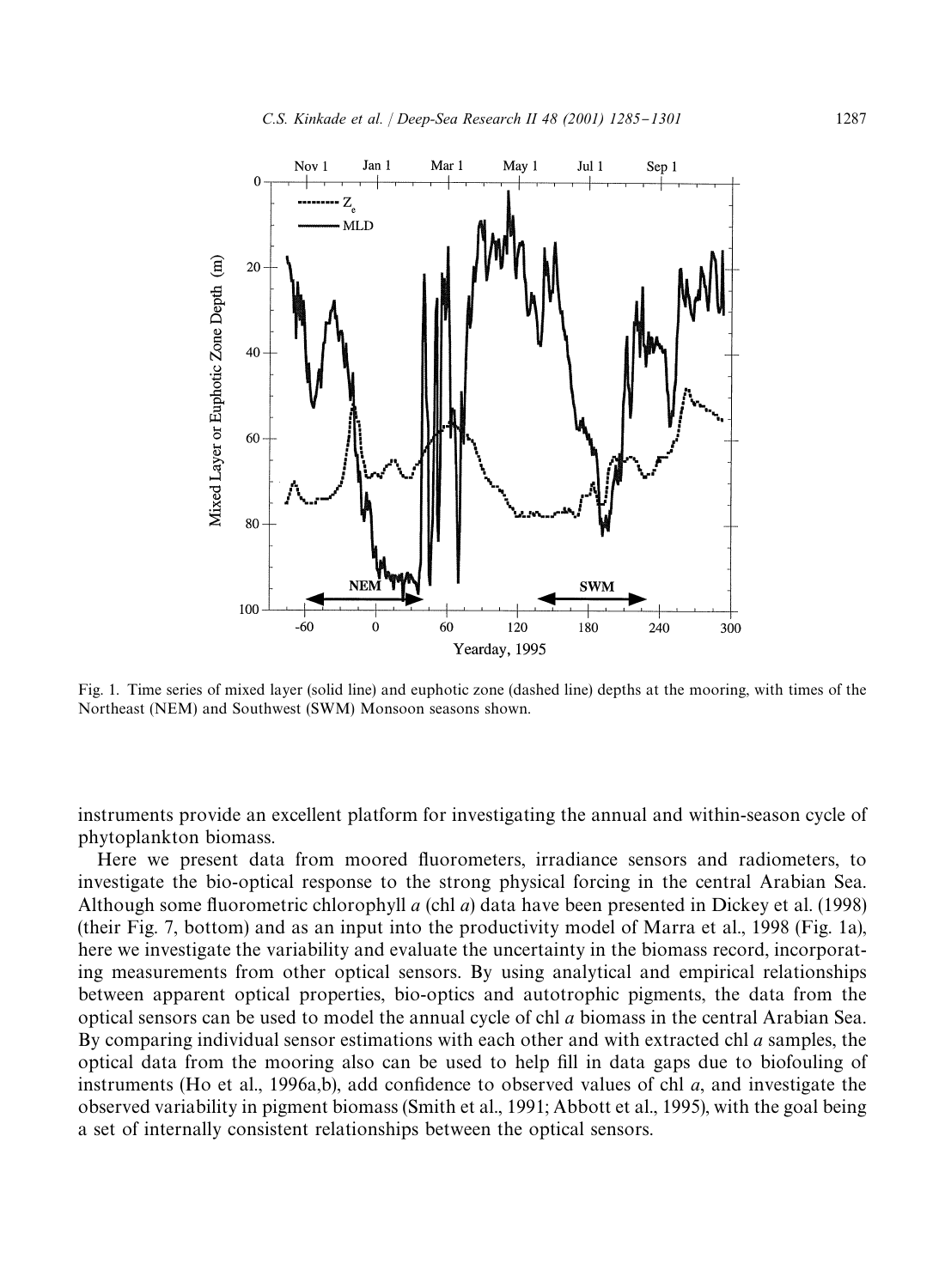# 2. Methods

#### *2.1. Extracted chl a and fluorometers*

Chl *a* values were obtained according to JGOFS (1996) protocol; bottle samples taken from the shipboard rosette from casts near the mooring were extracted for 24 h with 90% acetone and analyzed on a Turner Designs #uorometer. Stimulated-light #uorometers (Sea-Tech, Corvallis, OR) were moored at 10, 35, 65 and 80 m in the water column. Fluorometers are directly calibrated to chl *a*; and chl *a* concentrations derived from the fluorescence signal,  $\text{Ch}_{\text{FLU}}$ , are reported in units of mg m<sup> $-3$ </sup>. Although the fluorometers were calibrated in the laboratory prior to deployment, moored fluorescence values are subject to changes in species composition between the laboratory and field, and instrument drift caused by biofouling. In addition, there may be depth variations in the #uorescence / chl *a* ratio in the Arabian Sea (Kinkade et al., 1999) that will cause variation in calibrations (Marra and Langdon, 1993). In an attempt to minimize these errors, the extracted chl *a* values were regressed against the voltage of a profiling fluorometer on the shipboard CTD package for each depth where a fluorometer was moored (for details see Ho et al., 1996a, b). The relationship was used to 'recalibrate' the moored fluorometers during the field deployments as well as to evaluate instrument biofouling. All moored fluorometer data presented are daily averages of 7.5 min data, plotted at local noon.

## *2.2. Irradiance sensors*

Although the inherent and apparent optical properties of the water column are functions of wavelength, information on the whole photosynthetic waveband is of value as a broad indication of availability of light for photosynthesis. The photosynthetically available radiation (PAR) sensors (Biospherical Instruments; San Diego, CA) moored on the array measured the scalar irradiance integrated from wavelengths of 400–700 nm,  $E_{0(PAR)}$ . Irradiance just above the surface ( $E_{0+}$ ) was calculated from an Eppley PSP pyranometer using the relationship  $E_{0+ (PAR)} = PSP_*0.54$  (Smith and Baker, 1986). Since light decays approximately exponentially in the water column, the scalar irradiance at depth  $z$ ,  $E_0(z)$ , is calculated by the Beer-Lambert relation:

$$
E_0(z) = E_0(0^-)e^{-K \cdot z}
$$

and

$$
K = -\frac{\mathrm{d}\ln E_d}{\mathrm{d}z},
$$

where  $K_{PAR}$  is the diffuse vertical attenuation coefficient for PAR. Assuming that  $K_{PAR}$  is constant with depth,  $Z_e$  is given by

$$
K_{\rm PAR}Z_{\rm e} = -\ln(0.01)
$$

or

$$
Z_{\rm e} = \frac{4.605}{K_{\rm PAR}}
$$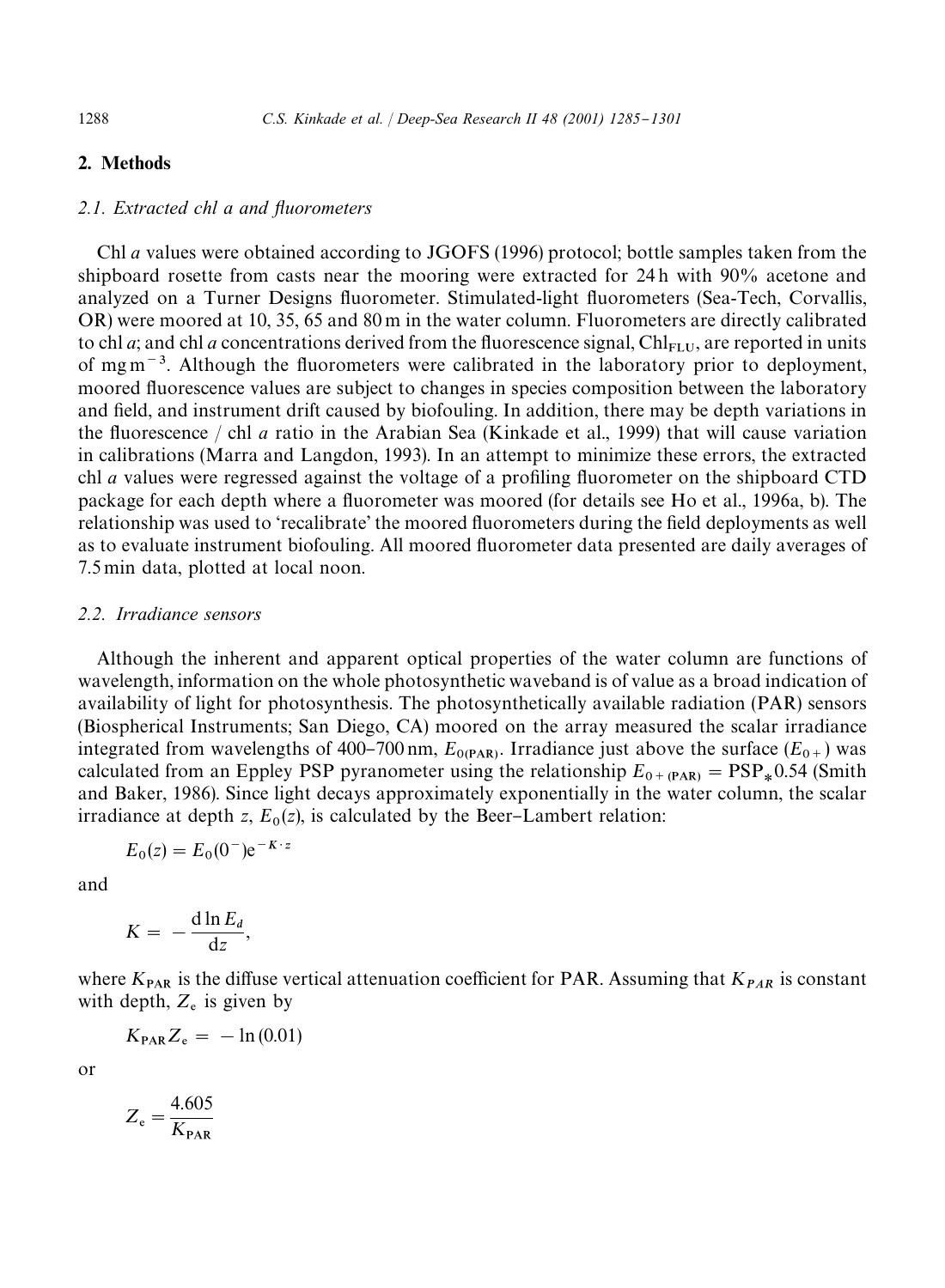To convert changes in  $K_{\text{PAR}}$  to changes in autotrophic biomass, we used an empirical relationship from the statistical analysis of Morel (1980) between  $K_{PAR}$  and  $C_K$  ( $C_{tot}$  in Morel's notation). The integrated euphotic zone chl *a* (in units mg m<sup> $-2$ </sup>) is

$$
C_K = 4910 \left(\frac{4.605}{K_{PAR}}\right)^{-1.34}.
$$

#### *2.3. Spectral Radiometer*

A spectral radiometer (SR) built at the Lamont-Doherty Earth Observatory was moored at a depth of 65 m from April 22 to October 20, 1995. Technical details of SR, including materials and schematics, can be found in Maccio and Marra (1998). Briefly, the instrument consists of a compact pressure case with an Acrylite optical diffuser that was more resistant to biofouling than windows on other optical instruments deployed simultaneously. The unit uses a linear interference filter to separate the downwelling irradiance into 32 wavelengths, and a photodiode array monitors the signals at each wavelength. The data are recorded onto a Tattletale model 2B logger (Onset Instruments; Pocasset, MA). Since the SR was moored well below the depth to which red light normally penetrates, the photodiode array was adjusted to record wavelengths from 400 to 600 nm, 17 times daily (more frequently around local noon, and several times at night for dark values and clock calibration). Pre- and post-deployment calibrations were done in the laboratory, and a shipboard post-deployment comparison with a Biospherical Instruments (San Diego, CA) MER-2040 is presented in Maccio and Marra (1998). The *E* 443/*E* 550 ratios presented here have been corrected for possible changes in incident surface irradiance by normalization to surface PAR.

#### *2.4. Lu683 sensors*

Photosynthesizing algal cells re-emit about  $1\%$  of light absorbed as fluorescence (Kirk, 1994). This fluorescence, which is stimulated only by ambient light' is called solar-stimulated or natural fluorescence. Using passive fluorometers that have a response centered around 683 nm (the emission peak for chlorophyll *a*), measurements of the phytoplankton concentration can be made in situ without perturbing the cells. Kiefer et al. (1989) derived the mathematical equations for measuring natural fluorescence,  $F_f$  of chl  $a$ , defined as the total flux of light emitted by the chl  $a$  in a suspension of phytoplankton of unit volume under ambient light. In practice, the natural fluorometer measures  $\text{Lu}_{683}$ , the spectrally integrated radiance of a chlorophyll-like source over the viewing angle of the detector. The flux of natural fluorescence is calculated by

$$
F_{\rm f} = 4\pi 27(K_{\rm d} + a_{683})
$$
Lu<sub>683</sub>,

where the term  $a_{683}$  is the total absorption coefficient of the water plus constituents (detritus, chlorophyll and yellow substance), which accounts for the decay of the sensed signal as a function of distance from the sensor. The term  $4\pi$  is a conversion factor (in steradians) to change the radiance into a volume emission, and the factor of 27 accounts for the fluorescence bandwidth centered around 683 nm. Although  $Lu_{683}$  includes contributions from backscattered sunlight, Raman scattering, and bioluminescence, only backscattered light is significant at these wavelengths (Sugihara et al., 1984). At a depth of 65 m, it can be neglected because the signal from chl *a* is much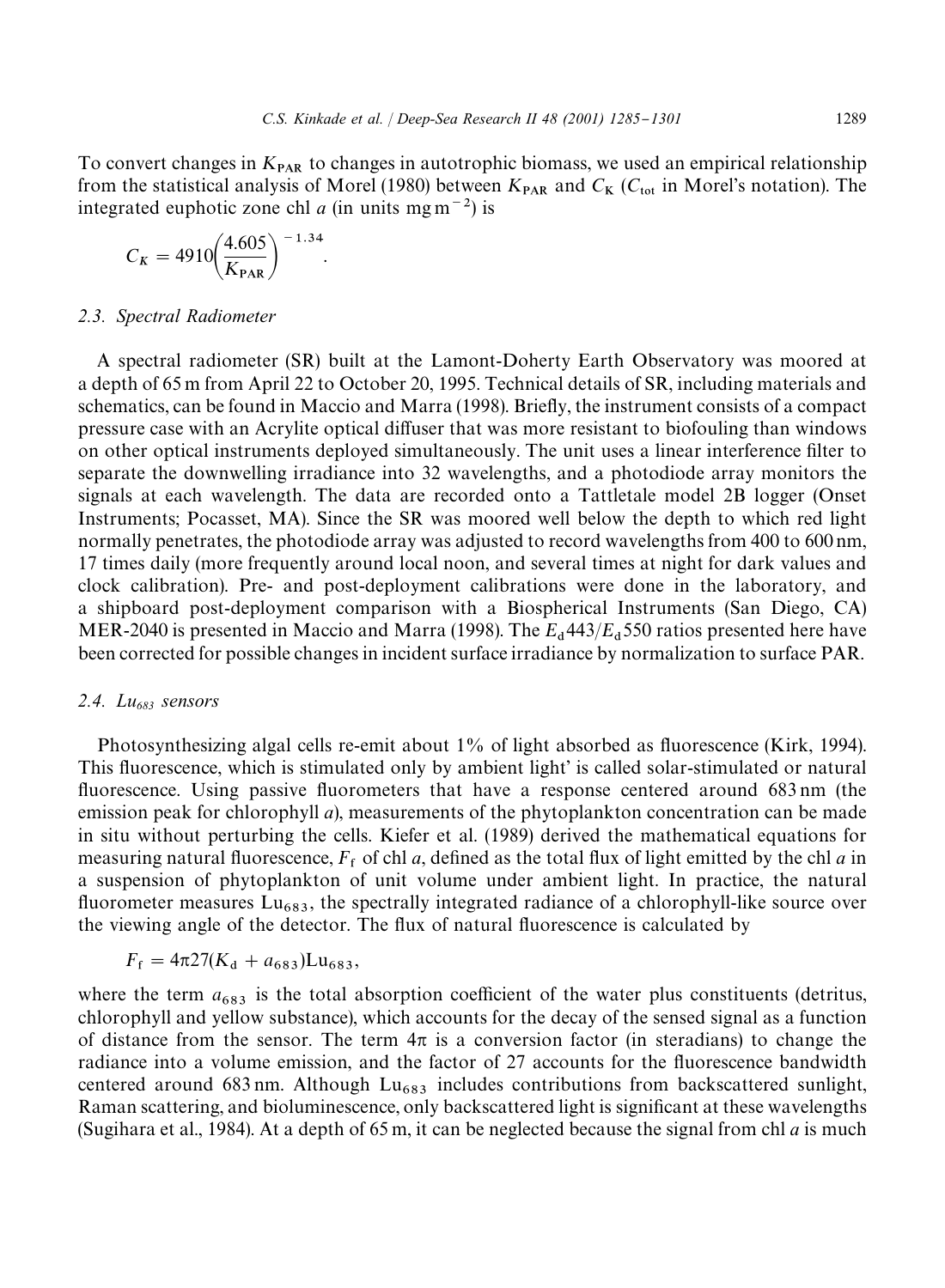greater than the signal from backscatttering (Chamberlin et al., 1990). Kiefer et al. (1989) and Chamberlin et al. (1990) showed that the concentration of chl *a* (mg m<sup>-3</sup>), Chl<sub>683</sub>, can be calculated from

$$
\text{Chl}_{683}(z) = \frac{F_{\text{f}}}{a_{\text{c}}(\text{PAR})\phi_{\text{f}}E_{\text{PAR}}(z)},
$$

where  $E_{\text{PAR}}(z)$  is the irradiance that is PAR at depth *z*,  $a_c(PAR)$  is the chl *a* specific absorption coefficient of the phytoplankton and  $\phi_f$  is the quantum yield of fluorescence. The assumption must be made that these last two coefficients are constant, which is discussed below. We use values for  $a_c$ (PAR) and  $\phi_f$  published by Kishino et al. (1984b), 0.04 and 0.045, respectively. We found, as did Abbott et al. (1995), that using coefficients published by Chamberlin et al. (1990),  $(a_c(PAR) = 0.016$ and  $\phi_f = 0.028$ ) yielded chl *a* values consistently higher than those obtained by fluorometers and extracted bottle samples by up to a factor of five.

#### *2.5. Other instruments*

Transmissometers were deployed on the mooring; however, the larger optical windows on the transmissometers made them more susceptible to biofouling. More importantly, the conversion of transmissometer data to chl *a* requires assumption of a beam-c : POC ratio (which varies seasonally; Gundersen et al., 1998) and a carbon: chl *a* ratio (which will vary with cellular physiological state and irradiance history). These variations make transmissometer-based estimations of chl *a* less robust over seasonal or annual time scales; thus, no transmissometer data are presented here.

Although the mooring was deployed during the 1994 Fall Intermonsoon, all data are referenced to 1995 yeardays; seasonal definitions are Fall Intermonsoon (mooring deployment 14 October, 1994 to 31 October, 1994; yeardays  $-77$  to  $-61$ ); Northeast Monsoon, (1 November, 1994 to 15 February, 1995; yeardays  $-60$  to 46); Spring Intermonsoon (16 February, 1995 to 31 May, 1995; yeardays 47 to 151); and Southwest Monsoon (1 June, 1995 to 15 September, 1995; yeardays 152 to 258).

The mooring was instrumented with 29 temperature sensors in the upper 175 m (Weller et al., 1998). Mixed-layer depth (MLD) was calculated as a  $0.1^{\circ}$ C temperature difference from the surface. Shipboard data come from samples obtained during mooring cruises (yeardays  $-78$ ,  $-76$ , 44, 108, and 109) or from US JGOFS Arabian Sea station S7 when the *R*/*V Thompson* was nearest the mooring (cruises TN043, yearday 23; TN045, yearday 89; TN049, yearday 217; TN050, yearday 248; and TN 053, yearday 318; see Smith et al., 1998 for cruise schedules). These data can range up to 100 km away from the mooring anchor position. The shipboard  $K_{PAR}$  was calculated from sensors on a drifting array (Barber et al., 1997), minimizing ship shadowing of the upper PAR sensors. All shipboard bottle data and PAR profiles can be found on the US JGOFS website, http://usjgofswww.whoi.edu.

## 3. Results

Fig. 1 shows the record of MLD and  $Z_e$ . There is a semi-annual cycle of deepening and shoaling of the mixed layer. During the 1994 winter NE Monsoon, the MLD deepens from 20 to about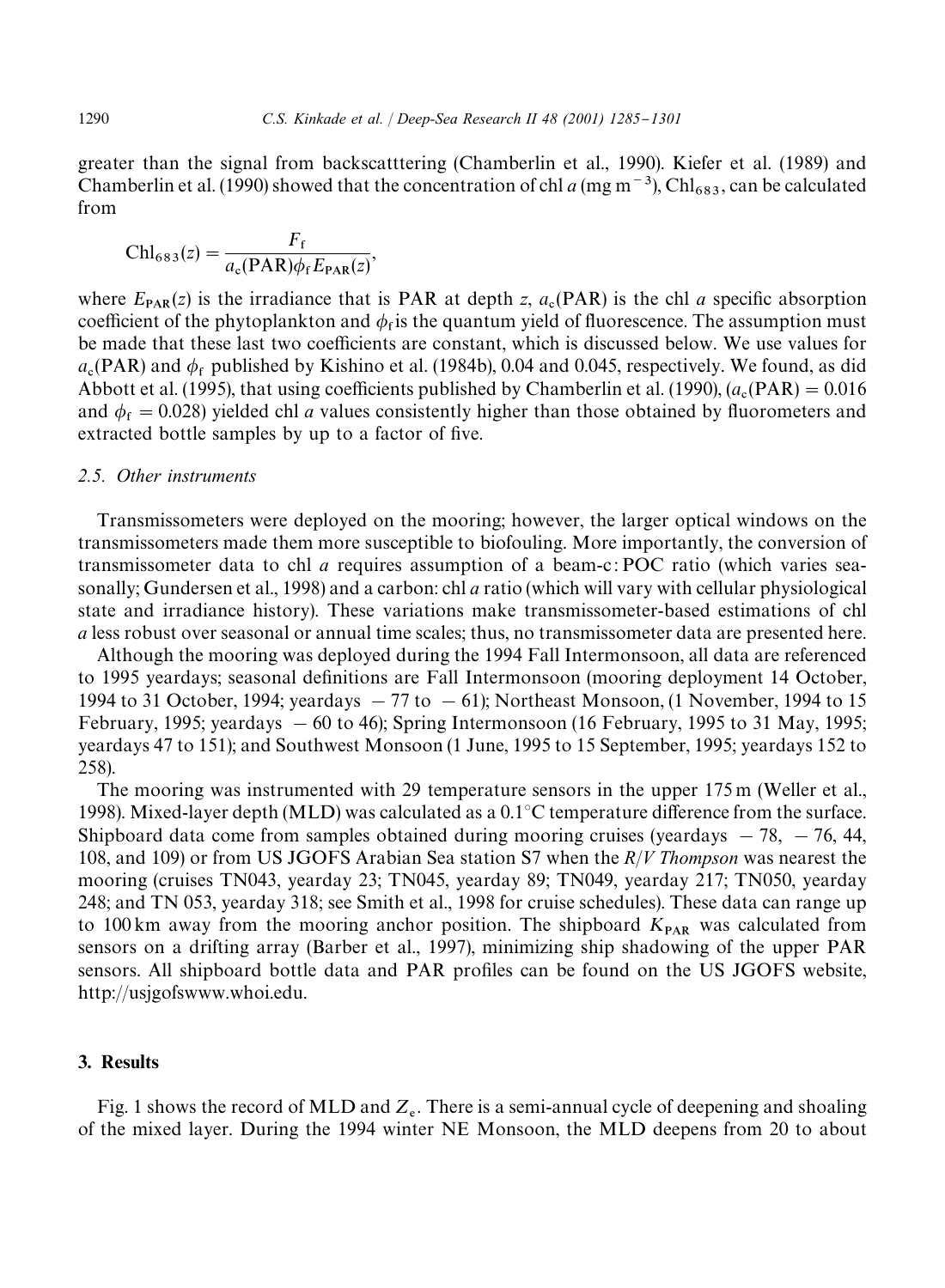

Fig. 2. Time-line of #uorometer data return at 10, 35, 65 and 80 m depth for the two 6-month mooring deployments. Also plotted are times and depths of shipboard extracted chl *a* samples at the mooring (open circles) and at US JGOFS Arabian Sea station S7 (open squares). These data were used as input for the gridding routine used to create Fig. 3.

100 m, but the effects of an advective event shoaling the mixed layer in November can be seen. As the winds slack with the Spring Intermonsoon period, the sign of the net heat flux changes (Fischer, 1997; Weller et al., 1998), and the MLD shoals as the upper water column restratifies. In June, when the SW Monsoon winds pick up, the mixed layer deepens again to about 75 m. Shortly after the spin-up of the Southwest Monsoon, the average MLD deepens from 20 to 80 m by July 1, largely due to wind driven overturn (Rudnick et al., 1997; Weller et al., 1998). Another advective event can be discerned from the end of July into August, 1995 as the MLD shoals slowly despite strong winds.

The timeline of data return from the 10, 35, 65 and 80 m fluorometers is plotted as horizontal black lines in Fig. 2. Also, plotted are the times and depths when shipboard extracted chl *a* samples are available. The open circles are from water samples taken at the mooring site (yeardays  $-78$ ,  $-76$ , 44, 108 and 109) and open squares are chl *a* samples from the US JGOFS station S7 (yeardays 23, 89, 112, 215, 248, and 318). These data were interpolated both in depth and time using routines of the Generic Mapping Tools (Wessel and Smith, 1991) to estimate the seasonal cycle of phytoplankton biomass. Fig. 3 is a probable representation of a time-depth slice of the fluorometer-based pigment biomass for the year long mooring deployments. The dashed boxes enclose the times and depths when only shipboard data (see Fig. 2) were used in the gridding routine. There is a clear semiannual response in fluorometer pigment biomass, with high concentrations at the end of each monsoon season. In addition, there are elevated, near-surface pigment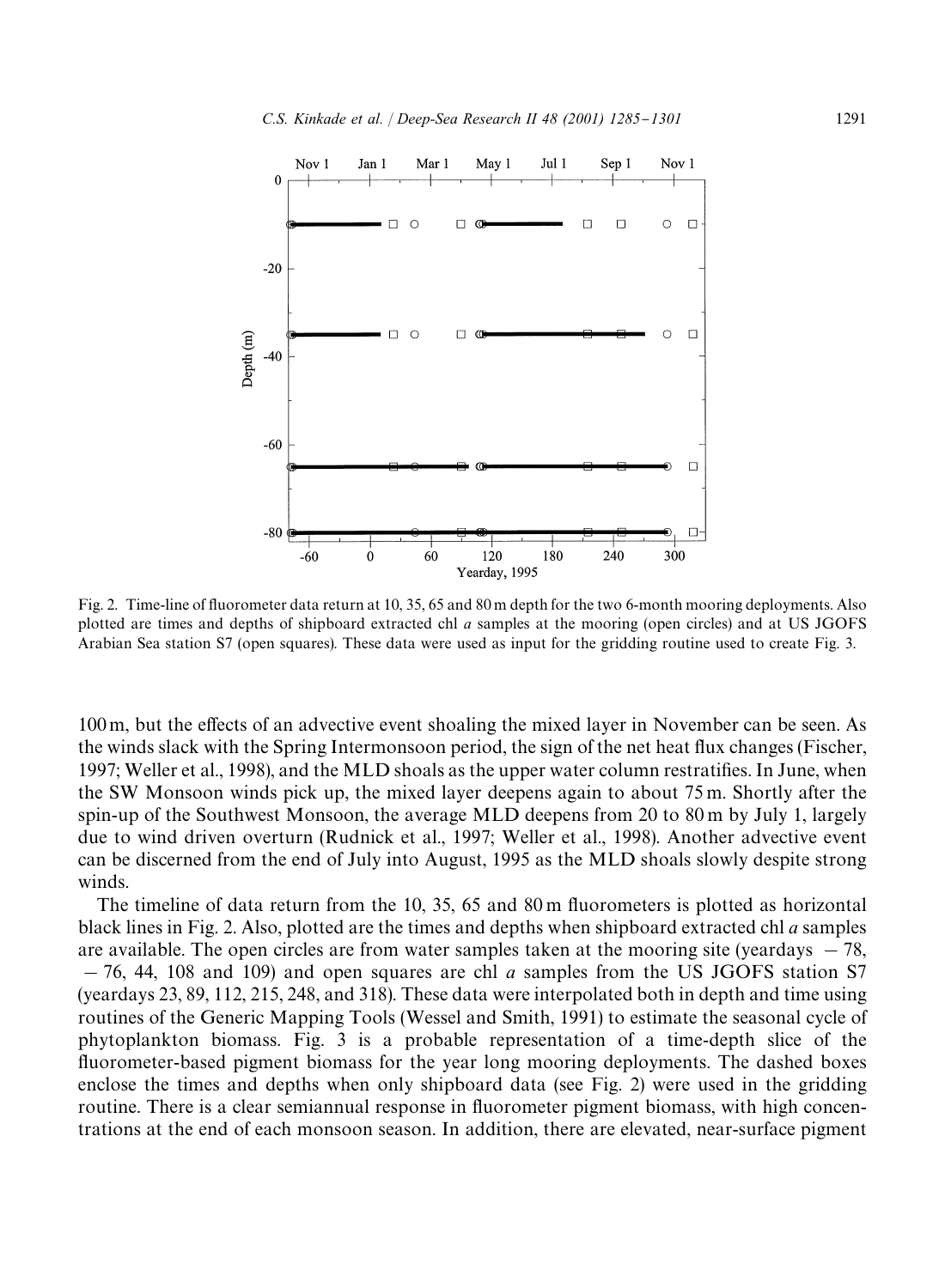

Fig. 3. Time-depth section of chl *a* concentration from fluorometers, with concentration color scale at right. White dashed boxes enclose times and depths where moored #uorometers were subject to fouling, and shipboard extracted chlorophyll *a* values have been used in the gridding and contouring routines.

concentrations associated with geostrophic flow features that passed through the array (Dickey et al., 1998). The first of these, a cold-core mesoscale feature was observed in November and December 1994 (yeardays  $-45$  to  $-20$ ; Sigurdson, 1995). The second mesoscale feature lifted the thermocline beginning in mid-July through early September (yeardays 197–258).

Fig. 4 presents  $K_{PAR}$  transformed into integral euphotic zone chl *a*,  $C_K$ . The  $C_K$  time series is plotted over a color time-depth slice of temperature to give hydrographic reference for the changes in biomass. The data become noisy toward the end of the record because of the lower number of photons reaching the 65-m sensor with the shoaling of the euphotic zone. Also plotted, in filled circles, is the Chl<sub>ext</sub> integrated over  $Z_e$  for times when the ship was near the mooring. Given spatial variability, these points agree well with the optical  $C_K$ . Higher integral phytoplankton biomass is associated with cooler temperatures in the upper 70 m and stratification of the water column during both monsoon seasons. When the mixed layer is deep, there are low values of integrated water column chl *a*. In addition to these seasonal changes, the phytoplankton biomass responds to the mesoscale cold feature from yeardays  $-45$  to  $-20$ , increasing to  $\sim 25$  mg m<sup>-2</sup>. With the water column stratification after July 1, the mixed layer shoals, and  $C_K$  rises nearly four-fold.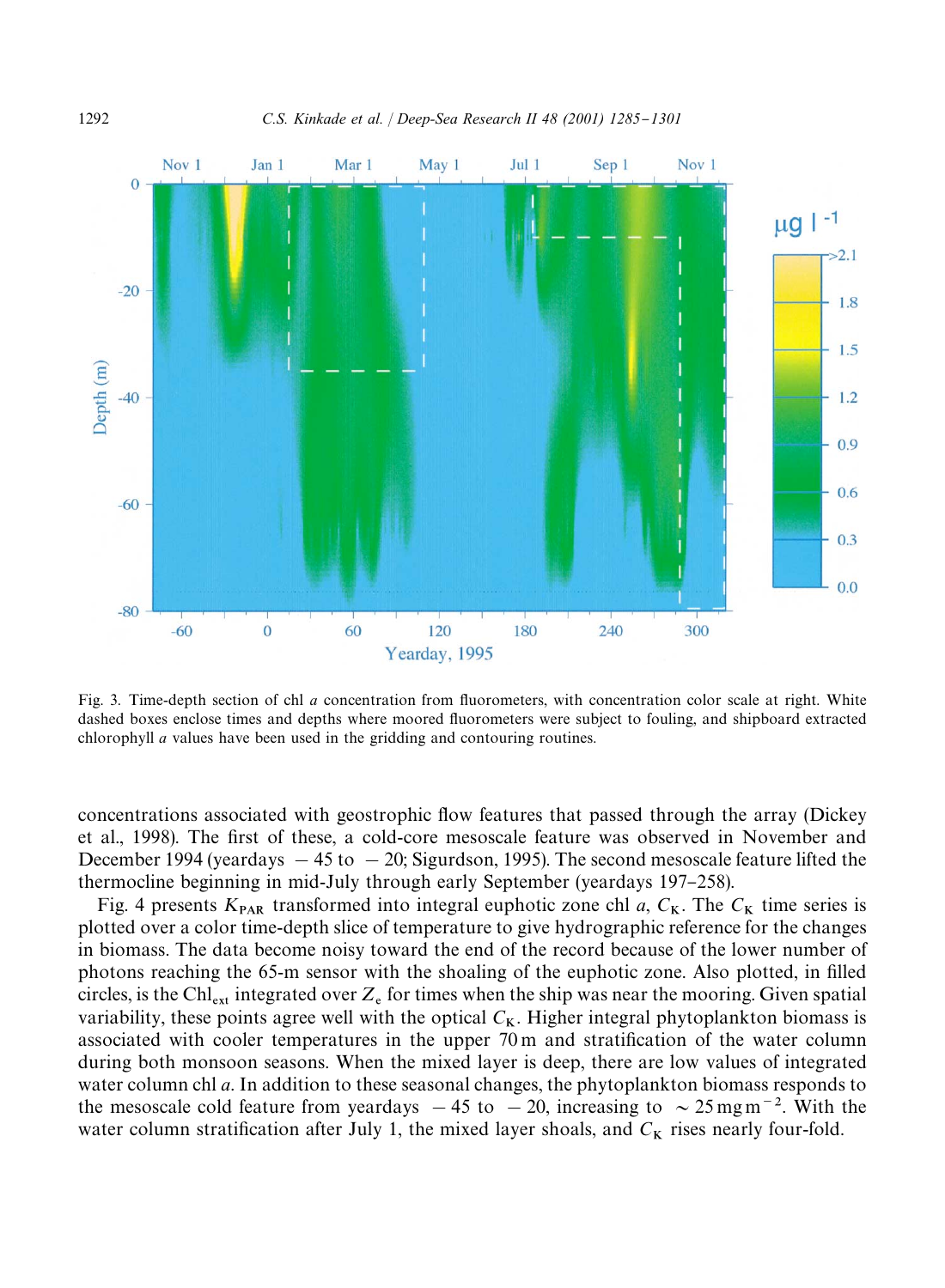

Fig. 4. Time-depth section of water column temperature  $\rm{({}^{\circ}C}$ , in color, with scale bar at far right), with  $C_K$  biomass estimates (open circles, scale on right axis) and shipboard  $C_{\text{EXT}}$  measurements (closed circles).

To compare optical estimates of biomass integrated over the euphotic zone, the fluorometric  $C_F$  is plotted with  $C_K$  in Fig. 5. The two curves do not match well during yeardays  $-45$  to 90, when the fluorescence estimate of integrated, water-column pigment biomass is a factor of 2.5 higher during the mesoscale eddy passage, and 3 times higher after the Northeast Monsoon. This major difference is discussed below. The 65-m Chl<sub>683</sub> estimate of pigment biomass is plotted along with the  $65 \text{ m}$  Chl<sub>flu</sub> in Fig. 6. The two estimates match extremely well until about yearday 190, when water-column stratification begins during the Southwest Monsoon.

Fig. 7 shows temperature contours in the upper 75 m of the water column, the euphotic zone depth, and the irradiances at 443 nm (blue) and 550 nm (green) from May to September, 1995. A generally increasing trend can be seen in the peak irradiance at the blue wavelength 443 nm from yeardays 120}160, and then a steady decrease with the mesoscale feature and subsequent spin-up of the Southwest Monsoon. During the time this eddy passed, the euphotic zone shoaled to 65 m, and then up to 50 m with the Southwest Monsoon phytoplankton bloom. The decline in irradiance at the green wavelength 550 nm appears to start later than that at 443 nm by about 3 weeks. Fig. 8 shows  $E_d$ 443/ $E_d$ 550 at local noon (dashed curve), and smoothed with a 5-day moving average filter (solid curve). This blue-to-green ratio increases from May until the middle of June,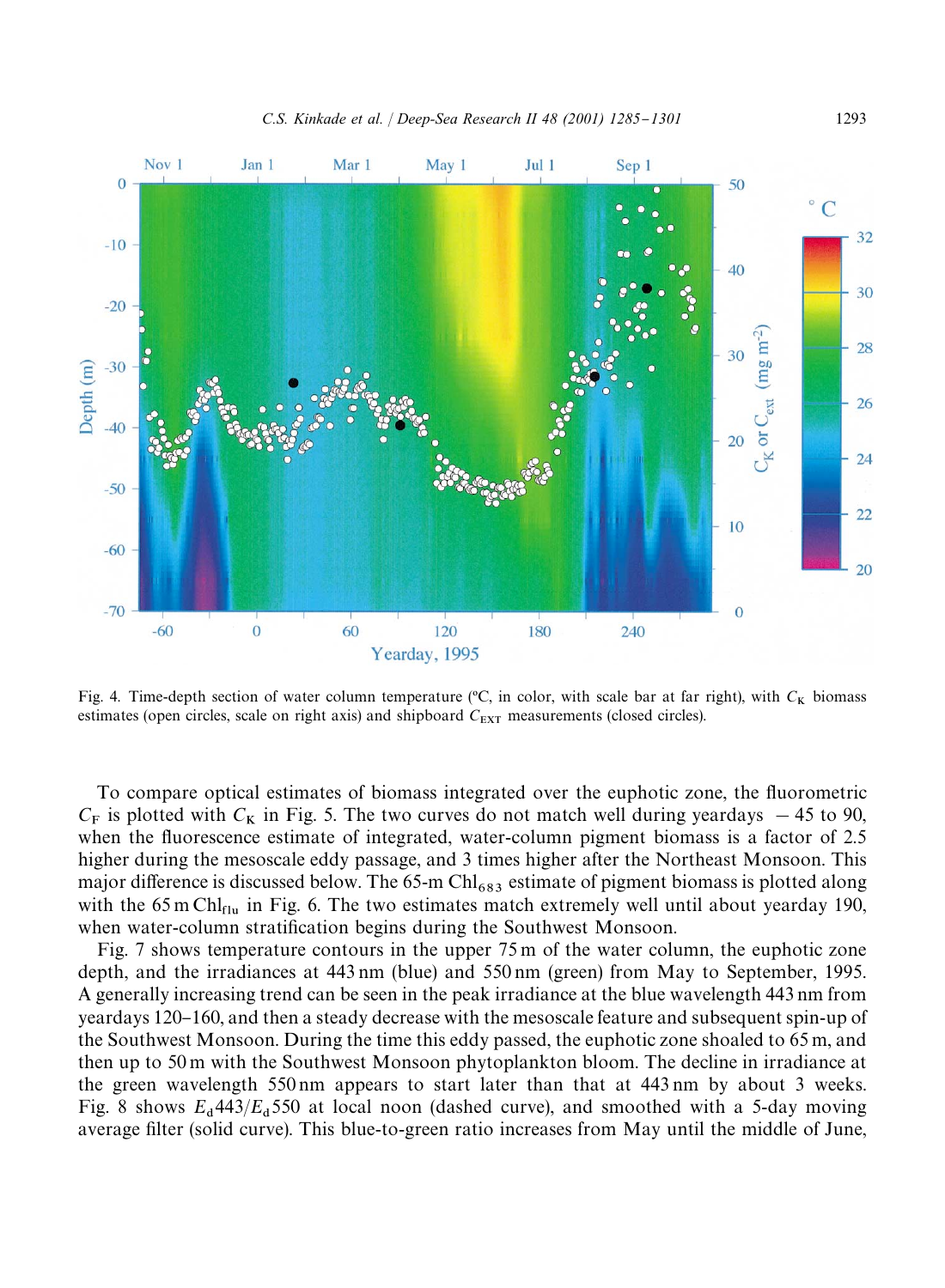

Fig. 5. Integrated water-column chlorophyll *a* biomass determined from irradiance sensors ( $C_K$ , dashed line), determined from moored fluorescence profiles ( $C_F$ , solid line), and from shipboard extracted chlorophyll profiles ( $C_{\rm EXT}$ , open circles).



Fig. 6. Chl<sub>FLU</sub> (solid line) and Chl<sub>683</sub> (dashed line) at 65 m during the second 6-month mooring deployment.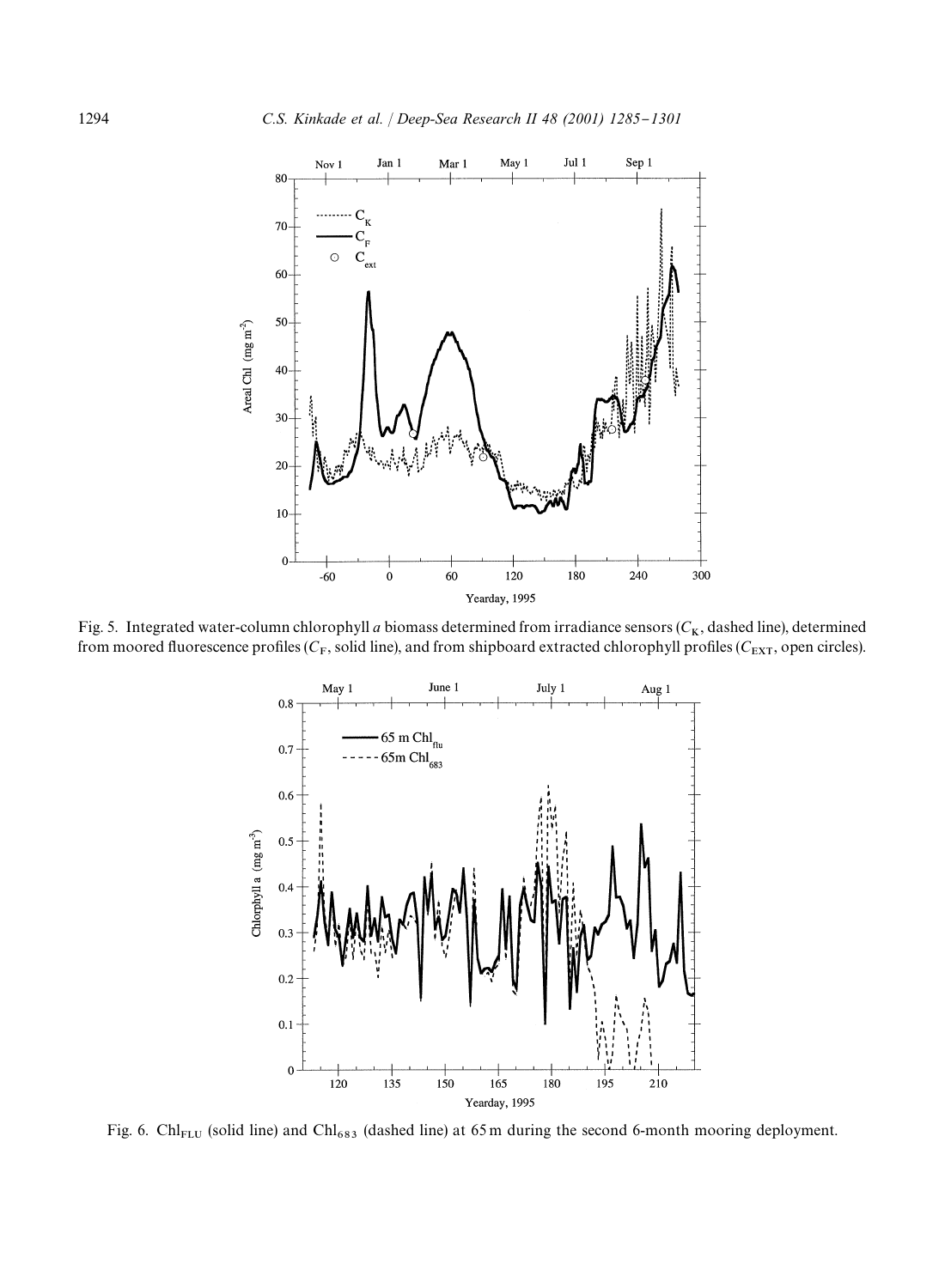

Fig. 7. From top to bottom: temperature structure of the upper 75 m of the water column ( $\degree$ C), euphotic zone depth (m), downwelling irradiance at 443 nm, and downwelling irradiance at 550 nm, from  $\sim$  May 1 to  $\sim$  September 1, 1995.

drops with the biomass increase associated with the passing of the eddy #ow-feature, then rises again before decreasing sharply with the Southwest Monsoon phytoplankton bloom in August. Using ratios of irradiances has the benefit of being less dependent on instrument orientation with respect to incident solar angle; any instrument cosine variations will be minimized by utilizing pairs of irradiances. The irradiance ratio models, like the one used here, have provided the best biomass estimates, but there is evidence that model (regression) coefficients may vary with depth (Smith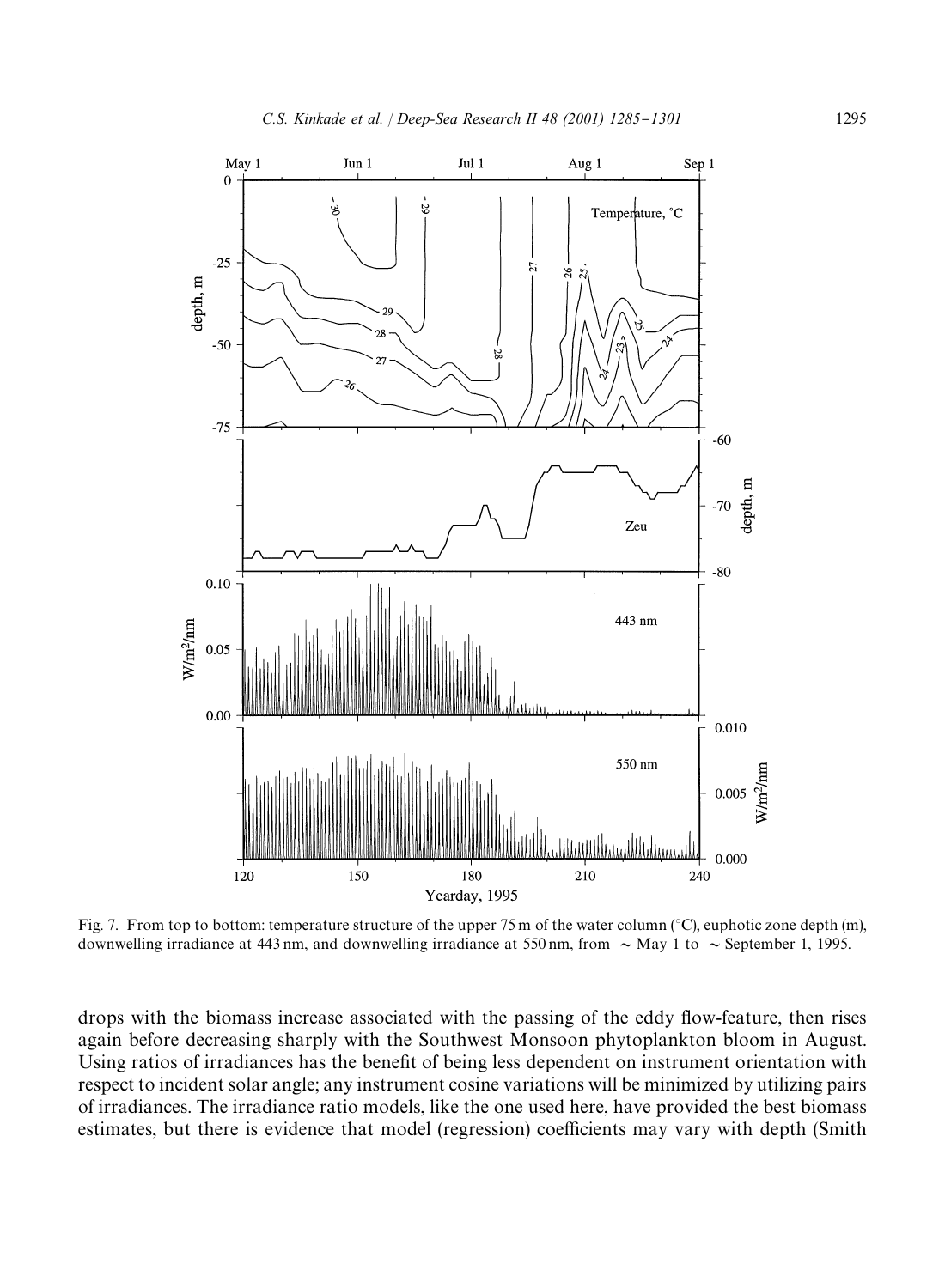

Fig. 8. The ratio of  $E_d$ 443/ $E_d$ 550 normalized to surface PAR (to correct for atmospheric effects). Dashed line is data from local noon, solid line has been smoothed with a 5-day moving average filter.

et al., 1991). Fig. 9 plots  $E_d$  443/ $E_d$  550 against (a)  $C_{FLU}$ , the fluorometer chl *a* integrated over the euphotic zone. The regression coefficient ( $r^2 = 0.74$ ) is within the range of past empirical relationships of optical quantities in open-ocean waters using large, global data sets (Loisel and Morel, 1998). Fig. 9(b) plots average  $K_{\text{PAR}}$  from 0 to 65 m. The least-squares fit gives an  $r^2 = 0.84$ .

# 4. Discussion

The two monsoon seasons in the Arabian Sea result in two periods of mixed-layer deepening near the beginnings of each monsoon, in December and June. Intense surface cooling due to the air-sea temperature difference leads to a net heat flux out of the ocean, and convective overturning during the winter Northeast Monsoon (Fischer, 1997; Weller et al., 1998). During this period, the MLD depth reaches its yearly maximum of about 100 m. The much stronger Southwest Monsoon winds, sustained above  $10 \text{ m s}^{-1}$  throughout the Southwest Monsoon and peaking above  $18 \text{ m s}^{-1}$ (Weller et al., 1998), produced a maximum MLD of  $70 \text{ m}$ . Acoustic Doppler current profilers (ADCP) showed regions of high shear located just beneath the mixed-layer base, enhancing turbulent entrainment into the mixed-layer (Rudnick et al., 1997).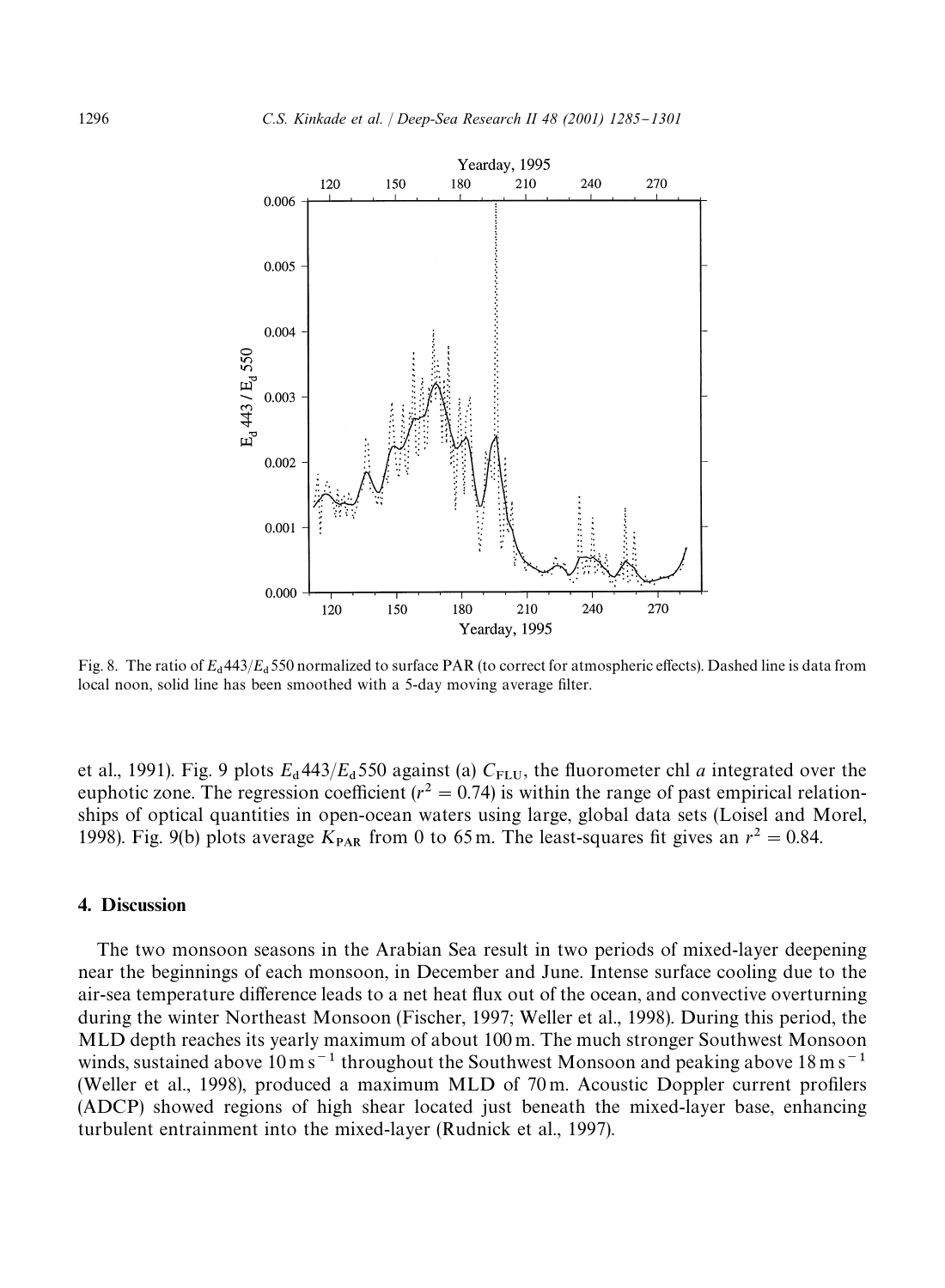

Fig. 9. (a) PAR normalized  $E_d$  443/ $E_d$  550 plotted against average  $K_{PAR}$ . The power law fit gives an  $r^2 = 0.84$ . (b)  $E_{d}$ 443/ $E_{d}$ 550, plotted against  $C_{F}$  (fluorometer chl *a* integrated over the euphotic zone).

The dominant physical variability of twice-yearly mixed-layer deepenings drives semi-annual phytoplankton responses. Higher integral euphotic zone phytoplankton biomass was associated with the restratification that occurred at the end of both monsoon periods. When there are cooler water temperatures in the upper 70 m associated with the mixed-layer shoalings, the euphotic zone extends into cooler, presumably more nutrient-rich water, allowing phytoplankton growth. This effect may be enhanced by later stratification, which acts to accumulate biomass. In addition, reduced zooplankton grazing pressure in August (Smith et al., 1998b) could allow increased autotrophic biomass during the Southwest Monsoon. During the strong stratification in the Spring Intermonsoon period, there were low phytoplankton biomass concentrations, probably from exhaustion of nutrients, limiting growth.

Monsoonal winds drive coastal upwelling and currents along the Omani coast, which have been observed to shed "laments and eddies of cold water far into the Arabian Sea (Brink et al., 1998). Flagg and Kim (1998) note the complete dominance of the velocity field in the Arabian Sea by eddies that had offshore correlation length scales of  $\sim 100$  km. The dominant basic cycle of monsoonal phytoplankton growth is augmented by the phytoplankton response to the intense mesoscale activity of the Arabian Sea, which in December 1994 led to a biomass increase comparable to that during the Northeast Monsoon (Fig. 4).

The  $C_F$  and  $C_K$  curves (Fig. 5) do not track each other well during yeardays  $-45$  to 80 when the  $C_F$  values are higher by up to a factor of 2 just after the Northeast Monsoon and by a factor of nearly 3 during the advective event. During the period of eddy passage and the end of the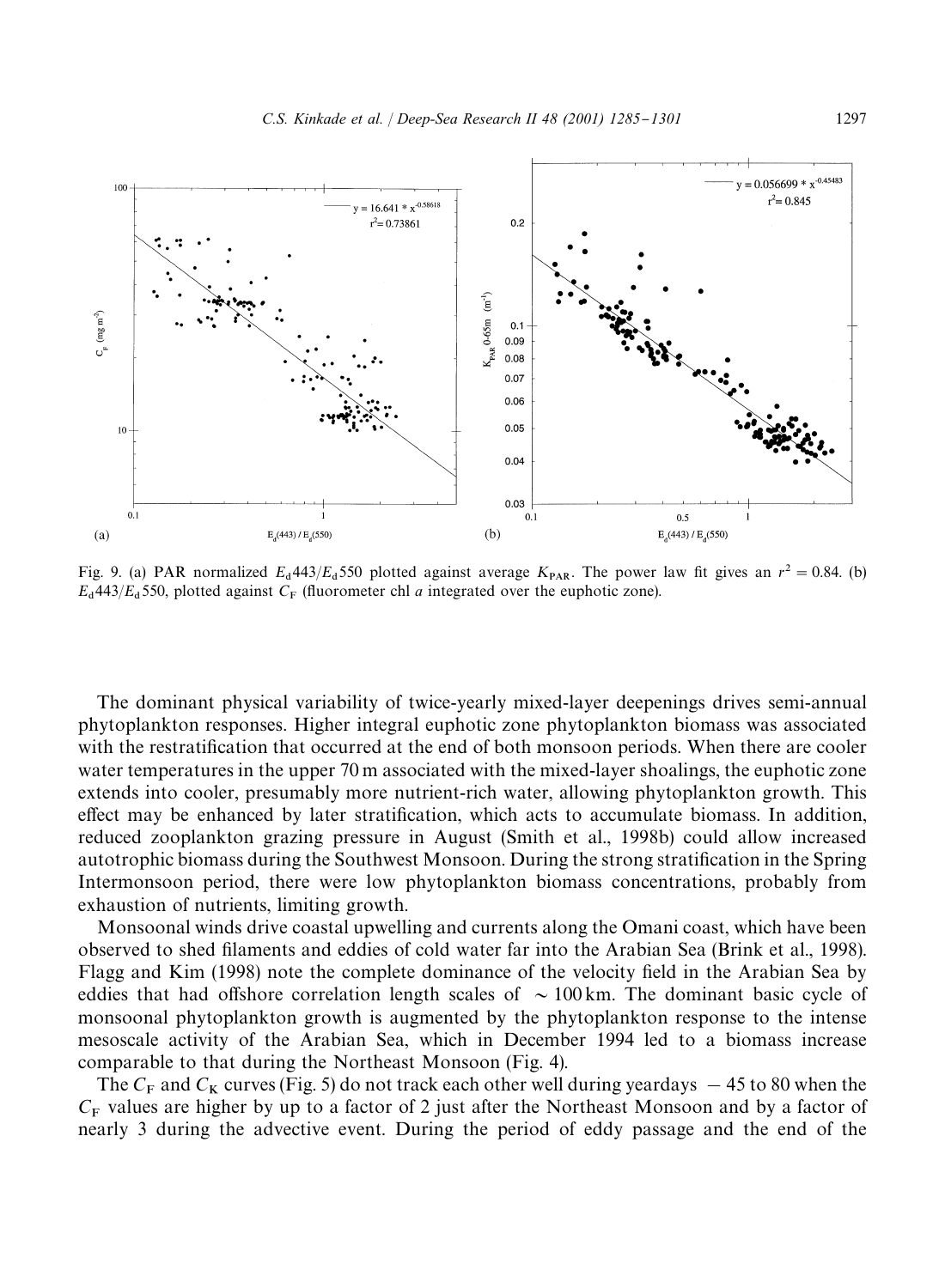Northeast Monsoon, the MLD is greater than  $Z_e$ , or at least variable during water-column stratification (Fig. 1), and the bottom of the euphotic zone is above the  $65-m$  PAR sensor. The  $C_K$  estimate uses an average  $K_{PAR}$  from 0 to 65 m, but when  $Z_e$  is above 65-m, one average  $K_{PAR}$  for above and below the euphotic zone will not be accurate. This would tend to make the average  $K_{\text{PAR}}$  too low, resulting in a lower estimate of integrated water-column pigment biomass. The  $C_F$  and  $C_K$  models should always be in better agreement when  $Z_e > 65$  m and the phytoplankton are confined to a mixed layer more shallow than the optical sensor. Also, during high fluorescence peaks, the sparse vertical #uorescence data interpolated by the gridding routine will tend to make  $C_F$  higher than  $C_K$ , during the time period just after the Northeast Monsoon, for example. It is likely that a combination of these two processes leads to the observed divergence of the two biomass estimates. The two curves and the shipboard extracted data agree for the second half of the year.

In Fig. 6, the Chl<sub>683</sub> and Chl<sub>FLU</sub> estimates of phytoplankton biomass match very well until about a month after the spin-up of the Southwest Monsoon, and the mixed layer begins to shoal around yearday 195. At this time, the phytoplankton composition near the mooring shifts to a community dominated by diatoms  $(R.$  Bidigare, pers. comm.). Chl<sub>683</sub> can be very consistent with the stimulated fluorescence chlorophyll concentrations, although the relationship depends completely on the chosen quantum yield of fluorescence and absorption coefficient for PAR being constant, which is not likely in natural populations. Without more information, such as inherent optical properties, we are using  $Chl_{683}$  here as an empirical model. As a result, divergences in the two curves can be diagnostic for community changes in the water column.

There are several potential sources of error in this optical sensor intercomparison. Integrating over all PAR wavelengths is an oversimplification. In reality, all inherent and apparent optical properties are functions of wavelength. Although the commonly accepted first-order proxy, chl *a* itself, it is a rough measure of phytoplankton biomass because in vivo chl *a* is subjected to variability such as photoadaptation and photoinhibition (Kirk, 1994). There is a diel variability in the chl *a* #uorescence signals (Kinkade et al., 1999), which is not seen because of daily averaging. There are some divergences in the optical biomass estimates, notably where sampling is poor because of instrument (fouling or gain) problems, or where there are changes in assumed physiological parameters of the community. Our empirical relationship between integral #uorometric chl *a* and  $E_d$  443/ $E_d$  550 is less coherent during times when the pigment biomass is greatest; at these times fewer photons reach the SR at  $65$  m. The relatively poor vertical resolution of 4 fluorometers moored in the upper 80 m of the water column and the gridding and contouring of sparse data will add to the errors in our biomass models. In general, however, the intercomparison has shown largely internally consistent relationships between the optical sensors in determining a yearly cycle of autotrophic biomass in the Arabian Sea.

Comparison with the 1980–1995 means produced by the Southampton Oceanography Center (Josey et al., 1996, 1997a) shows that 1994–1995 was a typical year for surface meteorology and air-sea fluxes, with values within one standard deviation of the long-term means (Weller et al., 1998). Interannual variability of biological and bio-optical data is less well known than the atmospheric variability, however.

Since upwelling is primarily driven by wind-stress curl associated with the Findlater Jet, interannual variability in the strength and position of the jet will lead to variability in upwelling. A weaker or less-defined jet has weaker cyclonic curl, leading to reduced coastal upwelling. There is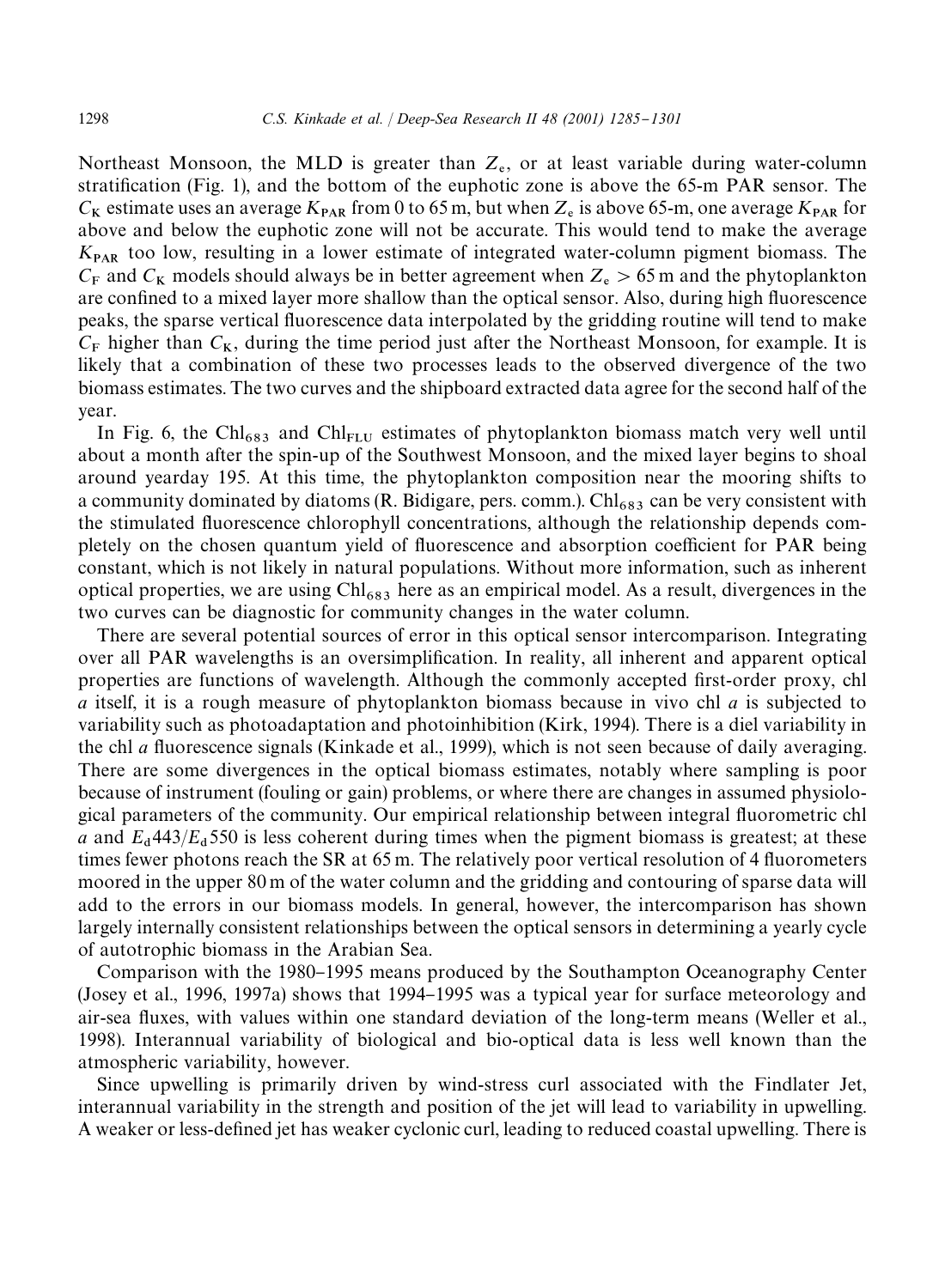a correlation between interannual variability in the Asian monsoon system and El Nino events in the Pacific Ocean. During an El Niño event in 1987, warm sea-surface temperature anomalies during the summer Southwest Monsoon produced large-scale atmospheric circulation anomalies that weakened the Findlater Jet and the Somali Current, leading to a weaker Arabian Sea circulation (Krishnamurti et al., 1989). These conditions would tend to cause less coastal upwelling and lower phytoplankton pigment concentrations during the Southwest Monsoon. During the strong El Niño event of 1982–1983, Brock and McClain (1992) reported weak Ekman upwelling velocities, and much lower CZCS pigment concentrations in the Arabian Sea than during the previous three years. Both the Southern Oscillation Index and the NINO-3 index (both available from http://www.rainbow.ldeo.columbia.edu) showed weak El Nino conditions during the 1994 Northeast Monsoon, and close to zero pressure and temperature anomalies during the 1995 Southwest Monsoon. Thus, in terms of response to the monsoons, we probably sampled fairly 'average' biological conditions in the 1994–1995 year.

Moored spectral irradiance sensors cannot provide synoptic views on the scale of ocean basins, but they have some advantages over satellite spectral instruments. Roughly 90% of the satellitesensed ocean signal comes from the top attenuation length of the water column (Gordon and McCluney, 1975), which is inversely proportional to  $K_{\text{PAR}}$ . Since the depth distribution of pigment biomass is controlled by physical processes that vary with location and time, satellite estimates of chl *a* have been shown to underestimate total chl *a* in the water column, because of the deep chlorophyll maximum often present in open ocean waters (e.g., Cullen, 1982). Satellite sensors cannot collect ocean color data when clouds obscure views of the ocean surface. The same processes that cause cloudiness (e.g., episodic wind events) also can give rise to changes in water column pigment biomass (upwelling of nutrients and subsequent phytoplankton production). Thus, satellite observations may not be random samples (Michaelsen et al., 1988). Measurements of in situ ocean color from submerged spectral instruments, however, can be obtained in all atmospheric conditions.

Although normally  $K_{\text{PAR}}$  (or  $K_{\lambda}$ ) is measured from at least two depths in the water column, obtaining estimates of this apparent optical property from a single depth using downwelling irradiances (submerged remote sensing; Petzold and Austin, 1987) or from satellite using upwelling irradiances (Austin and Petzold, 1981) has been of interest. Here we have developed an empirical relationship between an average water column  $K_{\text{PAR}}$  between 0 and 65 m, and  $E_d 443/E_d 550$ measured at one depth. In addition to simply fewer sensor requirements, possible applications include estimation of optical communication channel attenuation above a submerged submarine during daylight hours. Petzold and Austin (1987) have incorporated ocean water and atmospheric losses into multi-wavelength irradiance ratios toward this end.

When determining mechanistic links between physical processes (e.g., wind-stress curl) and biological response (e.g., pigment biomass increase) several authors have suggested a lag between the spin-up of the Southwest Monsoon winds and maximum autotrophic pigment concentrations (Smith et al., 1991; Yentsch and Phinney, 1992; Bartolacci and Luther, 1999). Although the mesoscale feature passing by the mooring makes it difficult to establish the start of the pigment response to the monsoonal physical forcing from our data, the spectral irradiance ratio response shows that maximum integral pigments, (and thus the lowest  $E_d$  443/ $E_d$  550) are reached around the first week in August, about 2 months after the increase in the monsoonal winds at the beginning of June (Fig. 8).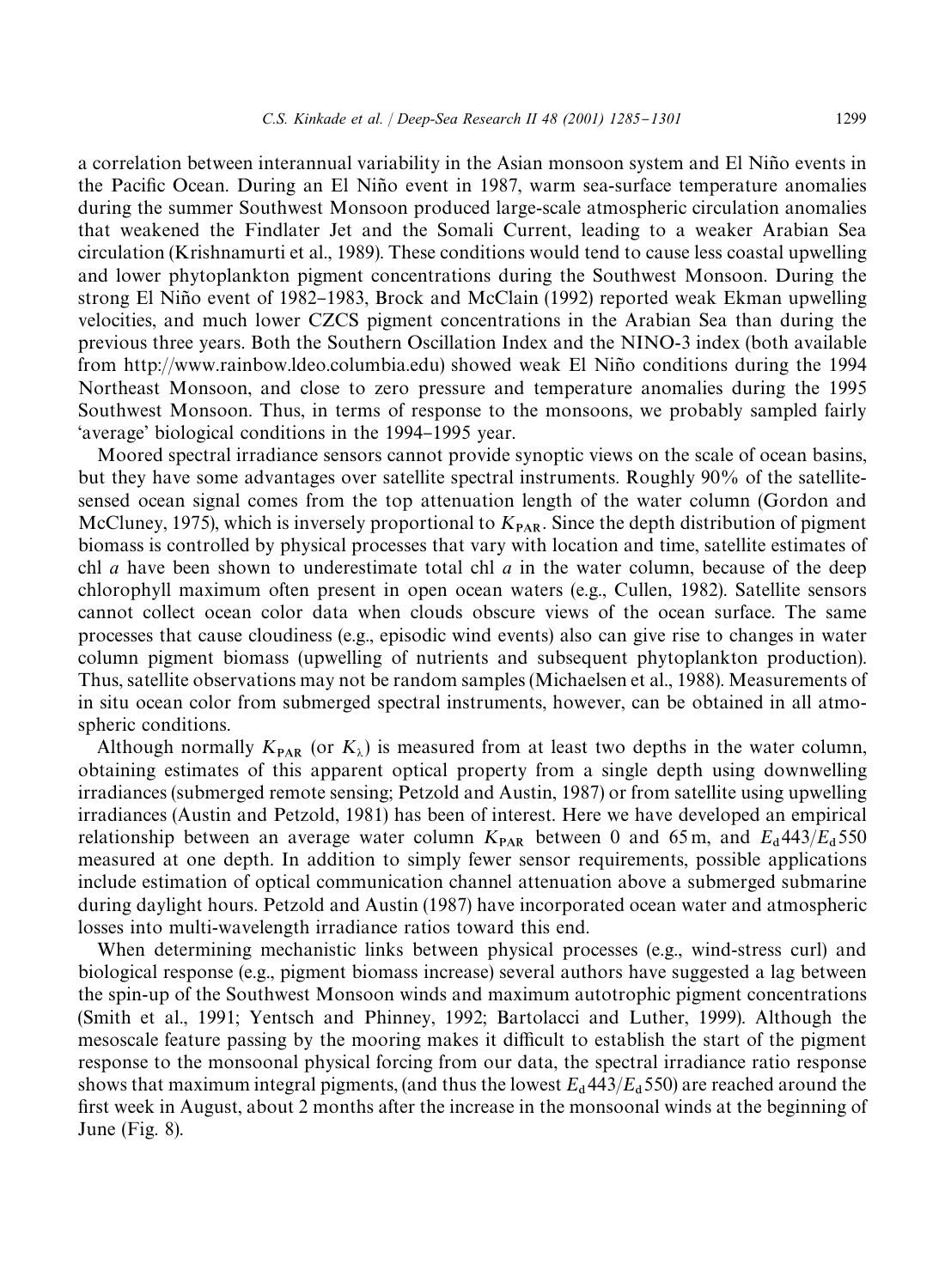# Acknowledgements

This research was supported by ONR grants N00014-94-0450 (JM), N00014-96-1-0505 (DD), and N00014-94-1-0161 (RW). This is US JGOFS contribution number 495.

# **References**

- Abbott, M.R., Brink, K.H., Booth, C.R., Blasco, D., Swenson, M.S., Davis, C.O., Codispoti, L.A., 1995. Scales of bio-optical properties as observed from near-surface drifters. Journal of Geophysical Research 100, 13345–13367.
- Austin, R.W., Petzold, T.J., 1981. The determination of the diffuse attenuation coefficient of sea water using the Coastal Zone Color Scanner. In: Gower, J.R.R. (Ed.), Oceanography from Space. Plenum Publishing, New York, pp. 239–256.
- Banse, K., 1987. Seasonality of phytoplankton chlorophyll in the central and northern Arabian Sea. Deep-Sea Research 34, 713-723.
- Barber, R.T., Borden, L., Johnson, Z., Marra, J., Knudson, C. Trees, C., 1997. Ground truthing modeled kpar and on deck primary productivity incubations with in situ incubations. In: Ackleson, S. Frouin, R. (Eds.), Ocean Optics XIII Proceedings of SPIE, Vol. 2963, pp. 834-839.
- Bartolacci, D., Luther, M., 1999. Patterns of co-variability between physical and biological parameters in the Arabian Sea. Deep-Sea Research II 46, 1933-1964.
- Brink, K., Arnone, R., Coble, P., Flagg, C., Jones, B., Kindle, J., Lee, C., Phinney, D., Wood, M., Yentsch, C., Young, D., 1998. Monsoons boost biological productivity in Arabian Sea. EOS 79, 168-169.
- Brock, J.C., McClain, C.R., 1992. Interannual variability in phytoplankton blooms observed in the northwestern Arabian Sea during the southwest monsoon. Journal of Geophysical Research 97, 733-750.
- Chamberlin, W.S., Booth, C.R., Kiefer, D.A., Morrow, J.H., Murphy, R.C., 1990. Evidence for a simple relationship between natural fluorescence, photosynthesis, and chlorophyll in the sea. Deep-Sea Research 37, 951–973.
- Cullen, J.J., 1982. The deep chlorophyll maximum: comparing vertical profiles of chlorophyll *a*. Canadia Journal of Fisheries and Aquatic Science 39, 791-803.
- Dickey, T.D., Marra, J., Sigurdson, D.E., Weller, R.A., Kinkade, C.S., Zedler, S.E., Wiggert, J.D., Langdon, C., 1998. Seasonal variability of bio-optical and physical properties in the Arabian Sea: October 1994 – 1995 October. Deep-Sea Research II 45, 2001-2026.
- Fischer, A., 1997. Arabian Sea mixed layer deepening during the monsoon: observations and dynamics. S.M. thesis, Massachusetts Institute of Technology, Boston, 130 pp.
- Flagg, C.N., Kim, H.-S., 1998. Upper Ocean Currents in the northern Arabian Sea from shipboard ADCP measurements collected during the 1994–1996 US JGOFS and ONR programs. Deep-Sea Research II 45, 1917–1960.
- Gordon, H.R., McCluney, W.R., 1975. Estimation of the depth of sunlight penetration in the sea for remote sensing. Applied Optics  $19, 413-416$ .
- Gundersen, J.S., Gardner, W.D., Richardson, M.J., Walsh, I.D., 1998. Effects of monsoons on the temporal and spatial variations of POC and chlorophyll in the Arabian Sea. Deep-Sea Research II 45, 2103-2132.
- Ho, C., Kinkade, C., Langdon, C., Maccio, M., Marra, J., 1996a. The Forced Upper Ocean Dynamics experiment in the Arabian Sea. Results from the multi-variable moored sensors from deployment-1 of the WHOI mooring. LDEO technical report LDEO-96-5, Lamont Doherty Earth Observatory, Palisades, NY, 19 pp. + figs.
- Ho, C., Kinkade, C., Langdon, C., Maccio, M., Marra, J., 1996b. The Forced Upper Ocean Dynamics experiment in the Arabian Sea. Results from the multi-variable moored sensors from deployment-2 of the WHOI mooring. LDEO technical report LDEO-96-8, Lamont Doherty Earth Observatory, Palisades, NY, 19 pp. + figs.
- Josey, S.A., Kent, E.C., Oakley, D., Taylor, P.K., 1996. A new global air-sea heat and momentum flux climatology. International WOCE Newsletter 24, pp. 3-5.
- Kiefer, D.A., Chamberlin, W.S., Booth, C.R., 1989. Natural fluorescence of chlorophyll a: Relationship; to photosynthesis and chlorophyll concentration in the western South Pacific gyre. Limnology and Oceanography 34, 868-881.
- Kinkade, C.S., Marra, J., Dickey, T., Langdon, C., Sigurdson, D.E., Weller, .R., 1999. Diel bio-optical variability observed from moored sensors in the Arabian Sea. Deep-Sea Research Part II 46, 1813–1832.